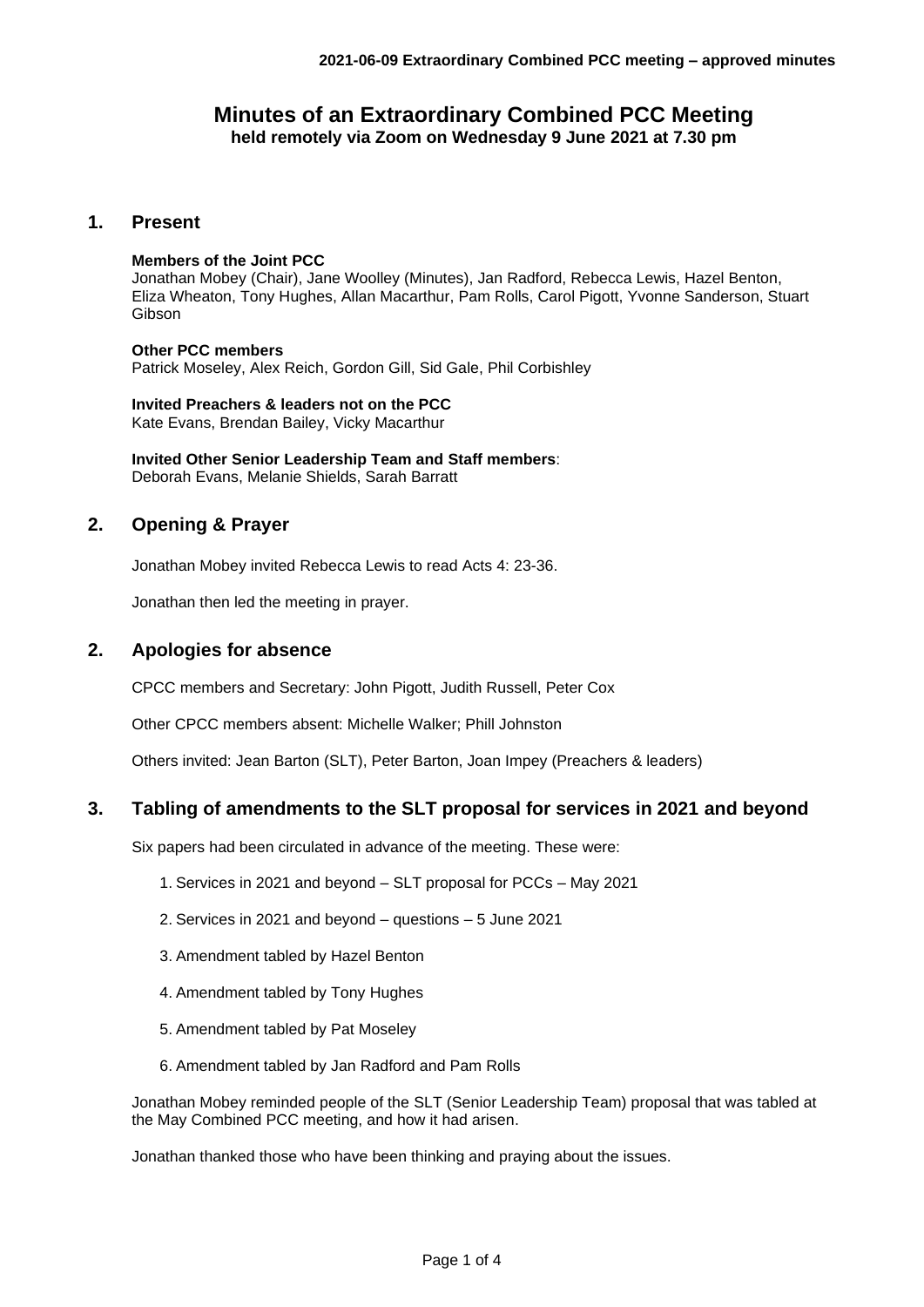Jonathan relayed that he had received four amendments to the SLT proposal (see list above). These amendments all focus on the pattern of Sunday morning worship.

Jonathan Mobey summarised the essence of the amendment proposals from Hazel Benton, Tony Hughes and Pat Moseley via Table 1 below. Note that the allocation of service types to specific weeks in the month was added by Jonathan for illustrative purposes only.

|                                                                                  |                                                                         |               |             | *************** | 2.              |                                                                                                                                                                                                                                            |
|----------------------------------------------------------------------------------|-------------------------------------------------------------------------|---------------|-------------|-----------------|-----------------|--------------------------------------------------------------------------------------------------------------------------------------------------------------------------------------------------------------------------------------------|
| <b><i><u>Responsible Companies Companies Companies</u></i></b><br><b>Chilton</b> | нc                                                                      | MW +PFS 9.30  | <b>MW</b>   | Interactive     |                 | Hazel<br>-------------------------------------                                                                                                                                                                                             |
|                                                                                  |                                                                         | MW +PFS 10.30 |             |                 | 1. <del>.</del> |                                                                                                                                                                                                                                            |
|                                                                                  |                                                                         | MP +no PFS    |             |                 |                 | Pat                                                                                                                                                                                                                                        |
| <b>Harwell</b>                                                                   | Interactive                                                             | нc            | Interactive | <b>MW</b>       |                 | <b><i>CONTINUES IN A REPORT OF A REPORT OF A REPORT OF A REPORT OF A REPORT OF A REPORT OF A REPORT OF A REPORT OF A REPORT OF A REPORT OF A REPORT OF A REPORT OF A REPORT OF A REPORT OF A REPORT OF A REPORT OF A REPORT OF A R</i></b> |
|                                                                                  | Interactive<br><u>Bandaran membang menyeran membang membang membang</u> |               |             |                 |                 | 5nonometronometronometronometro                                                                                                                                                                                                            |
|                                                                                  |                                                                         |               |             |                 |                 |                                                                                                                                                                                                                                            |

Table 1: Summary of amendment proposals 1-3

HC = Holy Communion; MW = Morning Worship; PFS = Pebbles Family Service (a form of interactive worship in Chilton Village Hall)

Hazel Benton, Tony Hughes and Pat Moseley agreed that their amendment proposals were fairly similar in that they deliver an even mix of Sunday morning service types across the two churches over the course of a month. In view of this, they agreed to table the version in red text as put forward by Hazel Benton as their joint single proposal. This is hereafter referred to for convenience in these minutes as the "**BHM amendment**".

Jonathan Mobey then invited Hazel Benton, Tony Hughes and Pat Moseley to speak to this single amendment proposal.

Jonathan Mobey then invited other attendees to comment on this proposal.

Jonathan Mobey gave Hazel Benton, Tony Hughes and Pat Moseley an opportunity to respond to the comments.

The meeting then turned its attention to the fourth amendment proposal from Jan Radford and Pam Rolls hereafter referred to as the "**Jan Radford & Pam Rolls amendment**". This is to have two Sunday morning services at St Matthew's each week: an Interactive service at 09.45 followed by a more traditional Morning Worship service at 11.15 with coffee in between.

Jonathan Mobey invited Jan Radford and Pam Rolls to speak to their proposal.

Jonathan Mobey then invited other attendees to comment on this proposal.

Jonathan Mobey gave Jan Radford and Pam Rolls an opportunity to respond to the comments.

Allan Macarthur then proposed an amendment to the "**Jan Radford & Pam Rolls amendment**" hereafter referred to as the "**Allan Macarthur amendment to the Jan Radford & Pam Rolls amendment**".

Allan Macarthur explained that his proposal would change the Jan Radford & Pam Rolls amendment in the following ways:

- a) The two Sunday morning services at St Matthew's at the slightly later times of 10.00 and 11.30 and
- b) With only two Morning Worship and two Sunday evening services per month instead of every week, the morning and evening services alternating so that on any given Sunday there is either a Morning Worship service or an evening service. This is to mitigate resourcing concerns – particularly on the sidespeople and churchwarden front.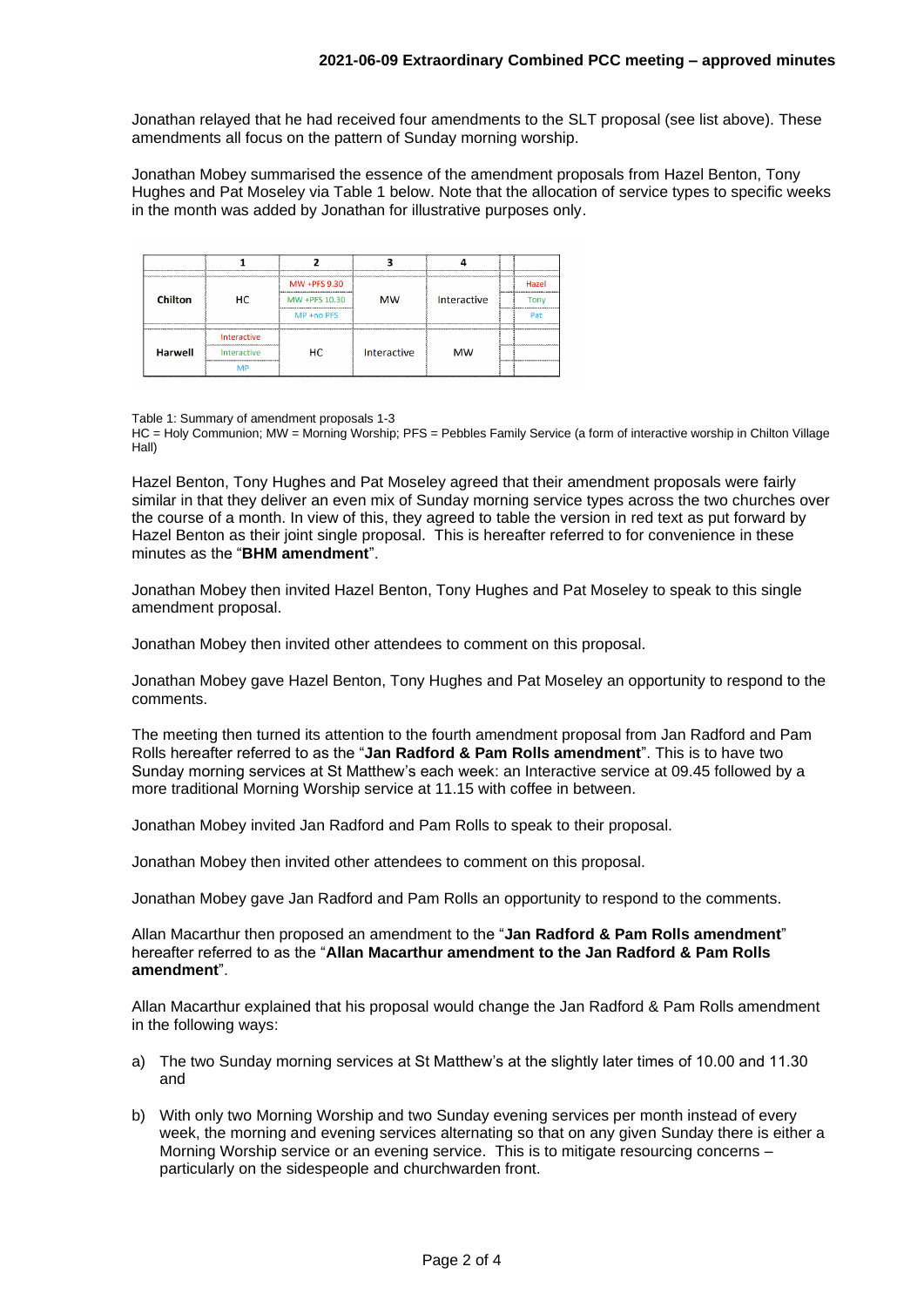### **2021-06-09 Extraordinary Combined PCC meeting – approved minutes**

# **4. Agreeing a way forward for our services in the coming months**

Jonathan Mobey explained that we would use the standard procedure for committee and parliament decision making.

Jonathan Mobey clarified that only Joint PCC members are eligible to vote on this occasion.

Allan Macarthur agreed to split his tabled **amendment to the Jan Radford & Pam Rolls amendment** into two parts, (a) and (b) above.

Table 2 below shows the order in which the amendments were voted on and the results of the voting. Jonathan Mobey explained that people should vote to accept any amendment to the original SLT proposal, and to any amendment of an amendment, that was thought to be an improvement. Should two contradictory amendments be passed in this way, further voting would need to occur.

| Vote 1 | The Allan Macarthur amendment to the Jan Radford & Pam Rolls amendment part<br>$(a)$ :<br>- the service times element - i.e. that the service times be 10.00 and 11.30 rather<br>than 09.45 and 11.15 |
|--------|-------------------------------------------------------------------------------------------------------------------------------------------------------------------------------------------------------|
| Result | 12 in favour; 0 against: 0 abstentions<br>PASSED, i.e. amending the Jan Radford & Pam Rolls amendment                                                                                                 |
|        |                                                                                                                                                                                                       |
| Vote 2 | The Allan Macarthur amendment to the Jan Radford & Pam Rolls amendment part<br>$(b)$ :<br>- reducing the number of evening and Morning Worship services to 2 per month<br>rather than weekly          |
| Result | 3 in favour; 6 against; 3 abstentions<br><b>NOT PASSED</b>                                                                                                                                            |
|        |                                                                                                                                                                                                       |
| Vote 3 | The BHM amendment to the SLT proposal                                                                                                                                                                 |
| Result | 6 in favour; 6 against; 0 abstentions<br><b>NOT PASSED</b>                                                                                                                                            |
|        |                                                                                                                                                                                                       |
| Vote 4 | The Jan Radford & Pam Rolls amendment to the SLT proposal but with the Allan<br>Macarthur amendment part (a) to the service times                                                                     |
| Result | 11 in favour; 0 against; 1 abstention<br><b>PASSED</b>                                                                                                                                                |
|        |                                                                                                                                                                                                       |
| Vote 5 | The SLT proposal modified by the Jan Radford & Pam Rolls amendment but with<br>the Allan Macarthur amendment to the service times                                                                     |
| Result | 10 in favour; 0 against; 2 abstentions<br><b>PASSED</b>                                                                                                                                               |

Table 2: The order and results of the voting